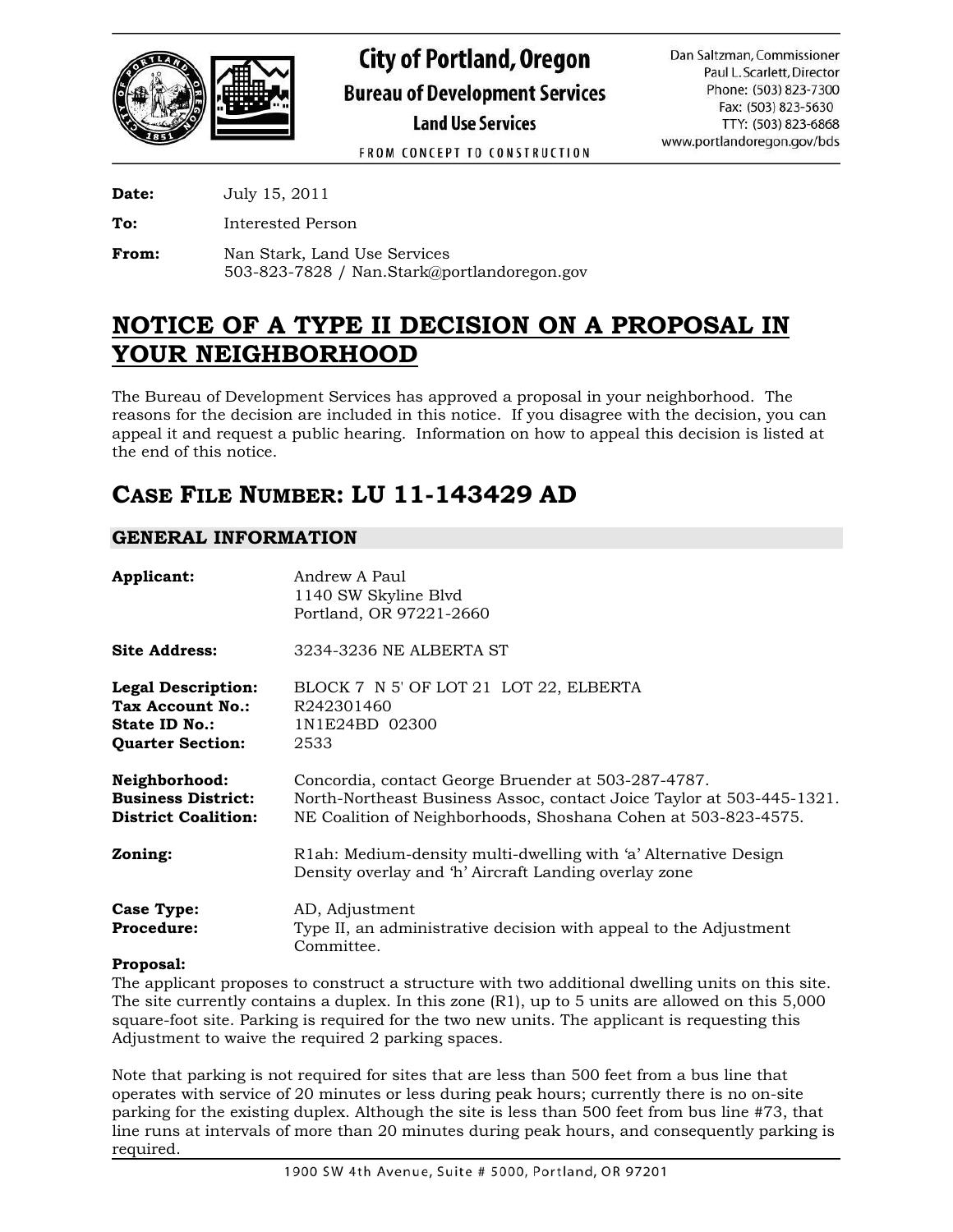#### **Relevant Approval Criteria:**

In order to be approved, this proposal must comply with the approval criteria of 33.805.040 A.- F., Adjustments.

#### **ANALYSIS**

**Site and Vicinity:** The site is 5,000 square-feet in area, located at the southwest corner of NE Alberta St and  $32<sup>nd</sup>$  Pl. It is developed with an early  $20<sup>th</sup>$  century side-by-side duplex, which is oriented to Alberta St. An alley abuts the west side of the lot.

This vicinity of Alberta St is residential, with commercial development beginning about two blocks west, and continuing west, interspersed with residential, for close to a mile. The residential development in the immediate area is primarily single-dwelling except along Alberta St and 33rd Ave to the east. Alberta St is classified as a Neighborhood Collector street, and 33rd Ave, one block east, is a District Collector street. NE 33rd Avenue is a transit street, as is Alberta St from the west to  $30<sup>th</sup>$  Ave, at which point  $30<sup>th</sup>$  Ave becomes a transit street heading north from Alberta. Three transit lines service the site: line #73, a cross-town bus serving NE  $33<sup>rd</sup>$  Avenue; line #72, a cross-town bus originating from Swan Island/Clackamas Town Center, serving Alberta from ML King Blvd to  $30<sup>th</sup>$  Ave; and line #9, Broadway, which serves this area going north along 27th Avenue, six blocks from the site.

Staff visited the site on the evening of Friday, July 8, 2011 to observe the demand for on-street parking in the immediate area (within one block of the site in all directions) during peak hour for restaurants (7:00-7:30 pm). The duplex on the site is currently unoccupied. There were two vehicles parked on 32nd Pl adjacent to the site, and two vehicles on the other side of 32nd Pl. No vehicles were parked on Alberta St in front of the site, where there is 100' of frontage, and there were no vehicles parked on the opposite side of Alberta St. North of Alberta on  $32<sup>nd</sup>$  Pl, the street was fairly parked up, but with several open spaces. There are no houses with off-street parking on this block of 32nd Pl until the very southern end of the block, near Wygant St. There are a few garages serving houses from the alleys, but it appears that very few properties (three or four on each side of the block) utilize these for parking. Consequently, it appears that the typical on-street parking demand is by the existing residential neighborhood, and not from the closest retail (restaurant) uses.

**Zoning:** The site is zoned R1ah. The R1 zone corresponds to the Medium-density Multidwelling Residential zone, allowing up to one residential unit per 1,000 square-feet of site area. The allowed density on this lot is five units. The 'a' signifies the Alternative Design Density overlay zone, which offers up to fifty percent more units if the design is approved through a Type III Design Review. The applicant is not utilizing the provisions of the 'a' overlay. The 'h' is for the Aircraft Landing Zone height overlay, which overlays much of Northeast Portland, but the base zone height limit in the R1 zone (45 feet) regulates height.

**Land Use History:** City records indicate there are no prior land use reviews for this site.

**Summary of Applicant's Statement:** The applicant states that the site is in close proximity to three bus lines, which provide transportation options, and that prior to the most recent bus changes in the fall of last year, Line #73 nearest the site operated at intervals of 20 minutes or less during peak hour; consequently, parking was not required at this site. Since service cuts, the bus runs every 30 minutes. The two other bus lines near the site are more than 500 feet away, but run less than 20 minutes throughout the day.

In response to a request for more information from the Bureau of Transportation, the applicant submitted photos and written narrative documenting on-street parking use on Saturday, June 11 at noon, and Tuesday, June 14 at 7:00 pm. The results of those surveys will be discussed in the findings of fact, below in the Approval Criteria section of this report.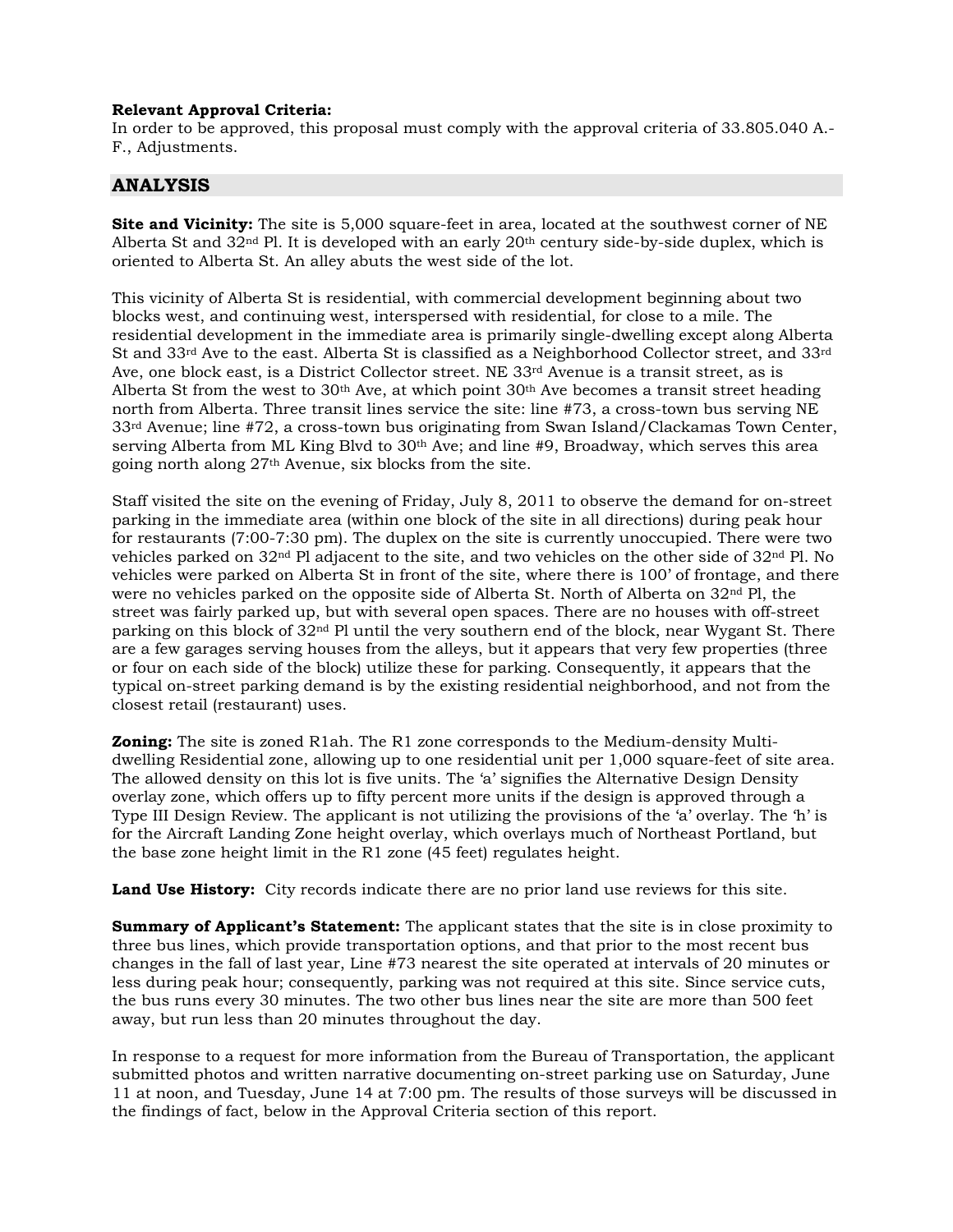**Agency Review:** A "Notice of Proposal in Your Neighborhood" was mailed **June 14, 2011**. The following Bureaus have responded with no issues or concerns:

- Bureau of Environmental Services
- Bureau of Transportation Engineering
- Water Bureau
- Fire Bureau
- Site Development Section of BDS
- Bureau of Parks-Forestry Division

Staff notes that the Bureau of Transportation (PBOT) staff requested that the applicant do a survey of on-street parking on a week night and a weekend day. Based in part on the applicant's on-street parking survey, PBOT had no concerns with the Adjustment.

**Neighborhood Review:** A Notice of Proposal in Your Neighborhood was mailed on June 14, 2011. Staff received three letters in response to the proposal: one from the land use co-chair of the Concordia Neighborhood Association and two from neighboring property owners. One of the letters was signed by four people: the two owners and the two tenants of a neighboring property. The two respondents who are neighboring property owners both oppose the proposal to waive the parking requirement because of the increasing demand for on-street parking in the area by residents and users of the nearby commercial area. The land use co-chair of the Concordia Neighborhood Association responded as follows: he is aware that one neighbor expressed opposition and was acquiring signatures from neighbors; one member of the CNA board noted the increasing density of area parking and discourages additional on-street parking; from his personal perspective, the proposed adjustment is reasonable for several reasons, and will allow the additional units to be built that blend in with this residential area.

### **ZONING CODE APPROVAL CRITERIA**

#### **33.805.010 Purpose (Adjustments)**

The regulations of the zoning code are designed to implement the goals and policies of the Comprehensive Plan. These regulations apply city-wide, but because of the city's diversity, some sites are difficult to develop in compliance with the regulations. The adjustment review process provides a mechanism by which the regulations in the zoning code may be modified if the proposed development continues to meet the intended purpose of those regulations. Adjustments may also be used when strict application of the zoning code's regulations would preclude all use of a site. Adjustment reviews provide flexibility for unusual situations and allow for alternative ways to meet the purposes of the code, while allowing the zoning code to continue to provide certainty and rapid processing for land use applications.

#### **33.805.040 Approval Criteria**

Adjustment requests will be approved if the review body finds that the applicant has shown that approval criteria A. through F. below, have been met.

**A.** Granting the adjustment will equally or better meet the purpose of the regulation to be modified; and

**Findings:** The purpose of required parking spaces is to provide enough on-site parking to accommodate the majority of traffic generated by the range of uses which might locate at the site over time. Sites that are located in close proximity to transit, have good street connectivity, and good pedestrian facilities may need little or no off-street parking.

The site is located at the corner of NE Alberta St and  $32<sup>nd</sup> Pl$ , one block west of  $33<sup>rd</sup>$  Ave, which is designated by the City's *Transportation Systems Plan* as a District Collector traffic street. Alberta St is designated a Neighborhood Collector traffic street. Higher density is typically found on streets with these classifications, and often parking is not required due to either zoning or proximity to transit lines with frequent peak-hour service.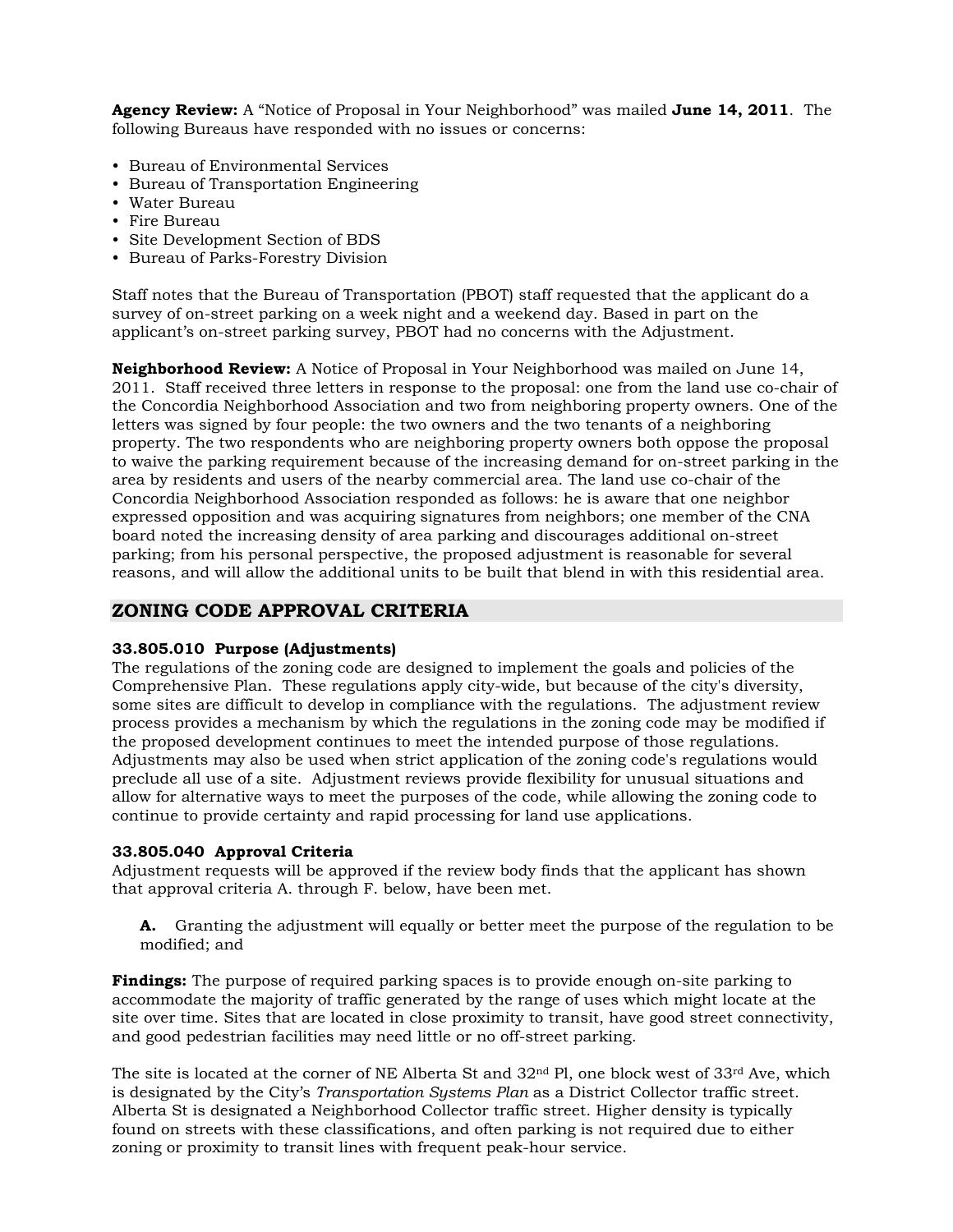The applicant requests to waive the two parking spaces that are required in order to build two additional units on this site. The site has 100 feet of frontage on Alberta St and 50 feet of frontage on 32nd Pl. An alley abuts the site to the west, which provides access to parking for a few of the houses on this block. Like most blocks that are developed with alleys, this block has very few driveways from 32nd Pl, and consequently the street is uninterrupted by curb cuts for most of its length. This results in a situation in which there are significantly more on-street parking spaces than on blocks without alleys, where typically many or most residences include driveways. Portland Bureau of Transportation (PBOT) estimates ten on-street parking spaces per 200-foot long block, minus one space for driveways and alleys, and two spaces near fire hydrants.

Based on the survey of parking use on the two dates surveyed by the applicant (Saturday June 11 at noon, and Tuesday June 14 at 7:00 pm), as well as staff's site visit (Friday July 8 at 7:00 pm), the demand for on-street parking in the vicinity of the subject site is not high enough to raise concern about the reduction of two additional spaces. The applicant's survey and staff's site visit showed that the on-street parking in front of and across the street from the site on Alberta St is not in demand; over the three different surveys, no cars were parked in front of the site, and one was parked across the street. There are seven possible spaces on each side of the block frontages on Alberta St between 32nd Pl and 32nd Ave. On 32nd Pl between Alberta St and Wygant St (to the south), about half of the on-street spaces were occupied at all three surveyed times. Staff observed two cars parked adjacent to the site and two across the street at that time. The two across the street on  $32<sup>nd</sup>$  Pl were parked facing south, which is illegal on a two-way street, but indicative of parking by the nearest residents who are comfortable with such parking and desire to be as close to their residence as possible without crossing the street or maneuvering to face the vehicle in the legal direction.

The parking surveys also included counts between  $32<sup>nd</sup>$  Pl and  $33<sup>rd</sup>$  Ave on Alberta St, and on the block north of Alberta on 32nd Ave, to Sumner St. Surveying all of these adjacent blocks gives a fairly good indication of whether or not on-street parking demand is being generated by the nearby commercial area in addition to the residential uses. The results of the applicant's surveys and staff site visit were indicative that the streets in this vicinity are almost entirely used by residents of the blocks on which they park.

Staff acknowledges that there are times when demand for on-street parking is greater, for special events such as the Alberta Street Fair and the monthly Last Thursday on Alberta St. Such events occur throughout the city, although the latter is known for being a significant event several times a year that undoubtedly impacts all of the local streets. The Last Thursday event does occur only once a month, however, and a decision about parking impacts cannot be based on a monthly event, but rather needs to reflect the typical demand.

While this area has seen an increase in desirability for both residential and commercial uses over the past several years, the parking surveys reflect the typical demand for on-street parking, and in this east end of the Alberta district, it is a residential area. Most of the residential development in the area, except on Alberta St, is single-dwelling, and the on-street availability of parking spaces more than accommodates the existing demand. The addition of two units adjacent to Alberta St will not create a noticeable change to the current on-street availability. It should also be noted that in its location one block from good transit on  $33<sup>rd</sup>$  Ave, and three to five blocks to two other bus lines, makes it desirable to tenants who are seeking a residence where there are good options to driving. The site is also near a major bicycle boulevard on Skidmore St, and 29th Ave is a north-south bike path.

For all of these reasons, the proposal supports the purpose of the regulation, thus satisfying this criterion.

**B.** If in a residential zone, the proposal will not significantly detract from the livability or appearance of the residential area, or if in an OS, C, E, or I zone, the proposal will be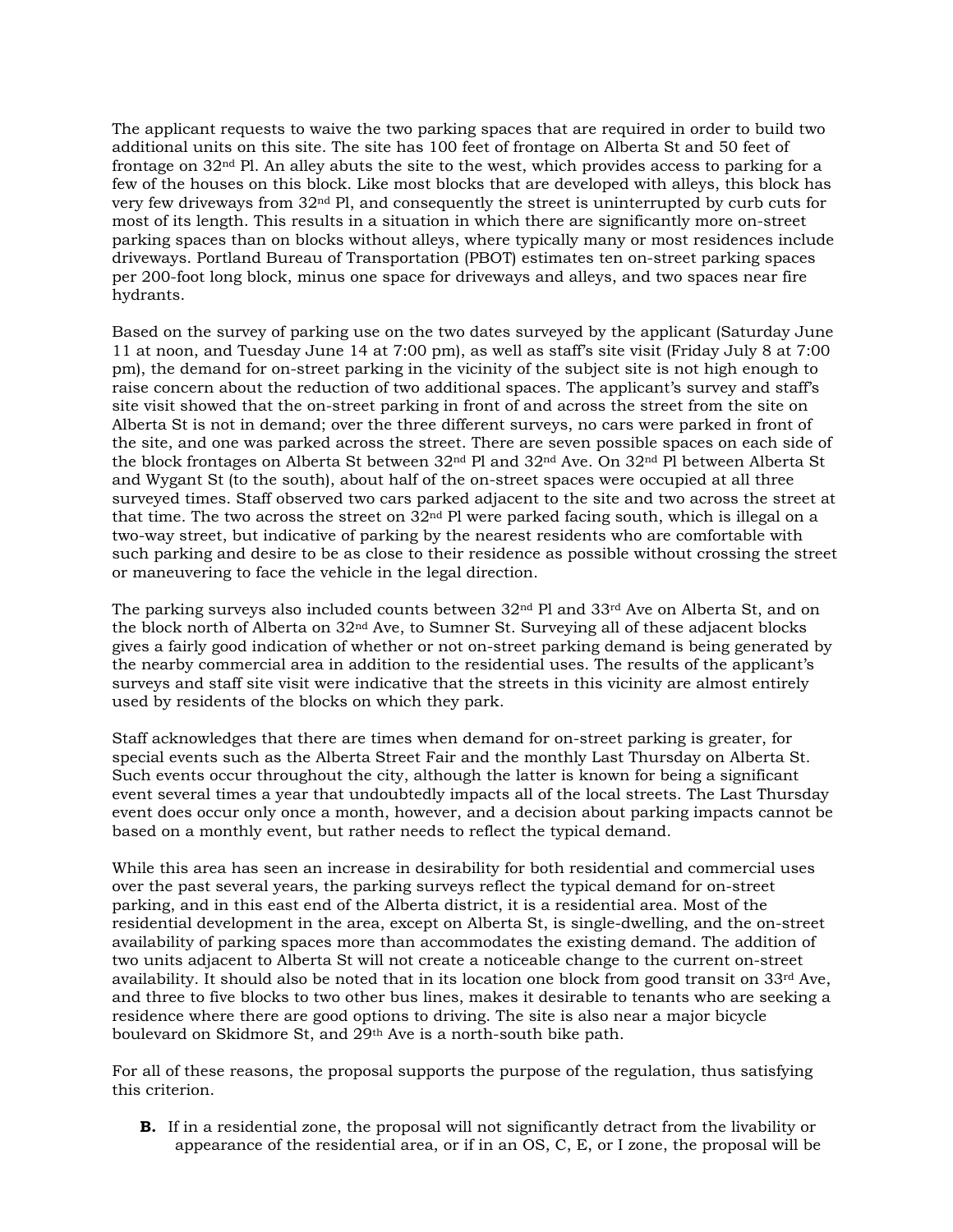consistent with the classifications of the adjacent streets and the desired character of the area; and

**Findings:** The site is in the R1, multi-dwelling zone. The applicant has requested to waive the required parking for two additional units that he wishes to construct.

The above analysis in criterion A shows that the on-street parking demand in the vicinity of this site will be minimally affected by the addition of two residential units in this R1 zone. There are many ways to measure livability. When residents feel that they cannot park exactly where they wish every time they come home, this may affect their livability. However, the public streets are for public parking. People expect to be able to park directly in front of their residences, but this is not always the case.

Two neighbors wrote to express opposition to this proposal, stating that parking is limited and there are times that one must walk a ways down the street from where the car is parked. Staff believes this to be the case occasionally, but the site visit and surveys indicated that generally there is not a situation in which any of the surrounding streets are entirely full of cars. Special events and the monthly Last Thursday are exceptions, not daily or typical scenarios on which to base this decision.

Staff concludes that it is not an impact to livability if a resident of a street must walk beyond the on-street spaces in front of their property to park. There are many components to livability, which include the ability to walk within a few blocks of a bus line, shopping, parks and other amenities.

The applicant proposes a two-story structure containing two 920 square-foot units at the rear of the property. The elevation drawings provided show a neo-traditional design that will fit in with the predominantly early  $20<sup>th</sup>$  century character of this residential area, including the existing duplex on this site. By building it without parking, it will evoke the cottage-style development typical of that era. Many such developments have been or are being built around the city in areas such as this, where the design without parking creates a more neighborhoodoriented development and does not making the parking area the predominant element. Eliminating the two parking spaces results in the enhanced design that fits in to the neighborhood, and preserves the on-street parking spaces. One on-street space would be lost in exchange for a two-space parking area, thus bringing the overall gain of only one parking space to the area.

Consequently, as proposed the Adjustment to waive the two on-site parking spaces will not detract from either the livability or the appearance of this residential area. Therefore, this criterion is met.

- **C.** If more than one adjustment is being requested, the cumulative effect of the adjustments results in a project which is still consistent with the overall purpose of the zone; and
- **D.** City-designated scenic resources and historic resources are preserved; and

**Findings:** Only one adjustment is requested. City designated resources are shown on the zoning map by the 's' overlay; historic resources are designated by a large dot, and by historic and conservation districts. There are no such resources present on the site. Therefore, these criteria are not applicable.

**E.** Any impacts resulting from the adjustment are mitigated to the extent practical; and

**Findings:** There are no discernible impacts that would result from granting the requested adjustment. The parking surveys and staff site visit show that there is not a demand for onstreet parking in this vicinity that would significantly change as a result of eliminating the two on-site spaces. While the residents of the proposed units may own vehicles, there is also a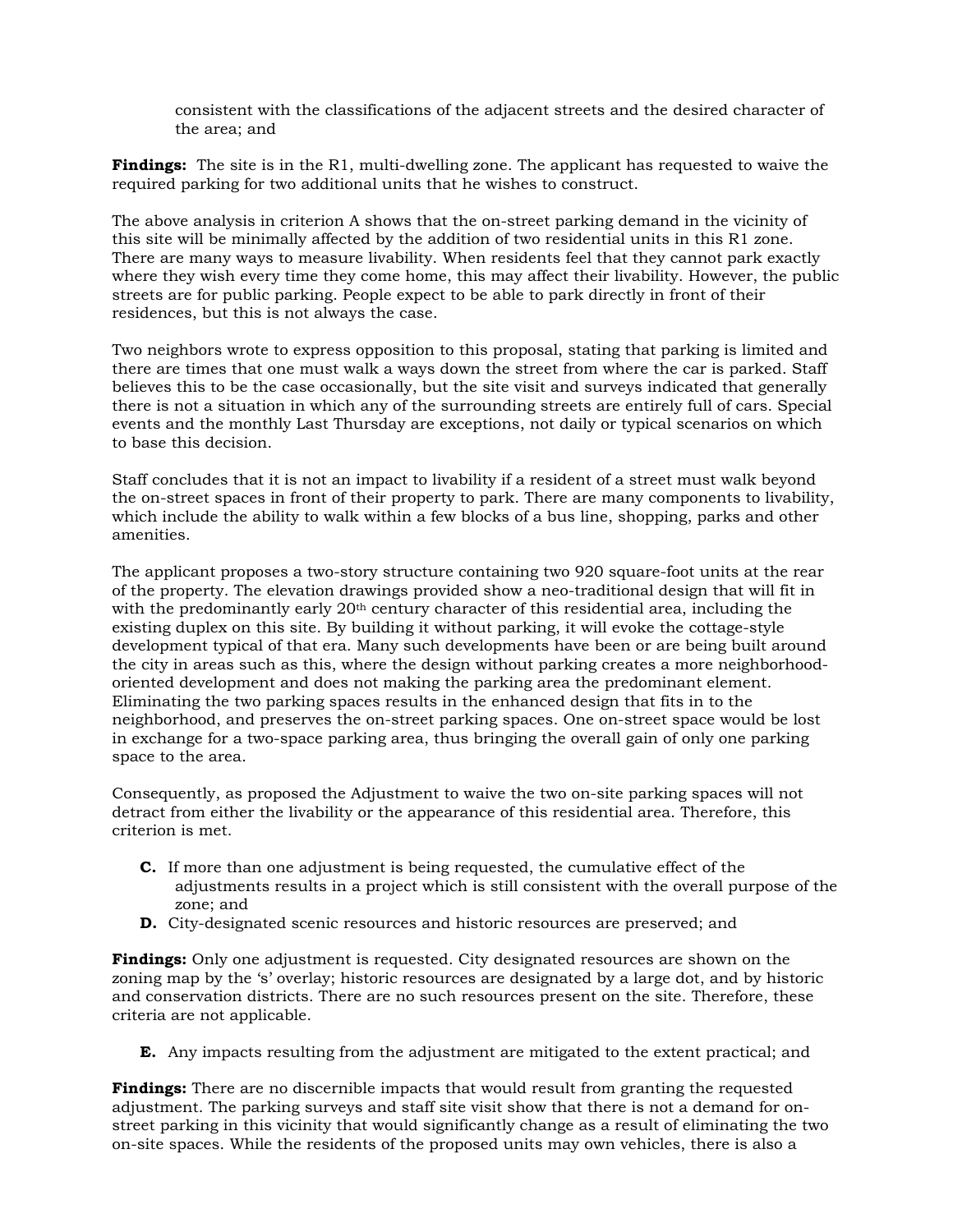likelihood that they will have fewer vehicles than the residents of the single-dwellings in the area. They may be attracted to living at this location in part because of its good access to alternative transportation. The above analysis shows that there is typically more than adequate on-street parking availability in the area to accommodate the additional units without their own off-street parking, and further if such parking were developed, it would eliminate one (and part of another) on-street space, with a much greater visual impact to the development than will exist without the parking. This criterion is met.

**F.** If in an environmental zone, the proposal has as few significant detrimental environmental impacts on the resource and resource values as is practicable;

**Findings:** The site is not within an environmental zone, which is designated on the zoning map by either a "c" or "p" overlay. Therefore, this criterion is not applicable.

#### **DEVELOPMENT STANDARDS**

Unless specifically required in the approval criteria listed above, this proposal does not have to meet the development standards in order to be approved during this review process. The plans submitted for a building or zoning permit must demonstrate that all development standards of Title 33 can be met, or have received an Adjustment or Modification via a land use review prior to the approval of a building or zoning permit.

### **CONCLUSIONS**

The analysis shows that all of the relevant Adjustment approval criteria are met. At the request of the Bureau of Transportation, the applicant provided surveys of on-street parking usage on an evening during the week, and a weekend day. Staff also visited the site on a Friday evening. The surveys and site visit showed that there is adequate on-street parking availability during these times, and consequently the addition of two units without their own off-street parking will not significantly change the existing situation. As such, there is not an impact to livability of this residential neighborhood, and the elimination of two on-site spaces will result in a site design that is more characteristic of this residential area. Further, there are good options for alternative transportation, with three bus lines within five blocks, and good bicycle and pedestrian infrastructure. The impacts of the Adjustment would be minimal and do not warrant mitigation. Neighbors expressed opposition to the proposal due to increasing demand for parking on the streets. While this neighborhood has been changing over the past few years with the revitalization of the Alberta St commercial district, the surveys are indicative that there is still adequate on-street parking that is primarily and typically only used by the residents of the area. Thus, an affirmative decision can be made.

#### **ADMINISTRATIVE DECISION**

Approval of an Adjustment to Section 33.266.110.B and Table 266-2 in order to waive two required parking spaces to allow for the construction of two additional residential units, per the approved site plan, Exhibit C-1, signed and dated July 14, 2011.

**Staff Planner: Nan Stark** 

**Decision rendered by:**  $\frac{1}{2}$  **on July 14, 2011** 

By authority of the Director of the Bureau of Development Services

**Decision mailed: July 15, 2011**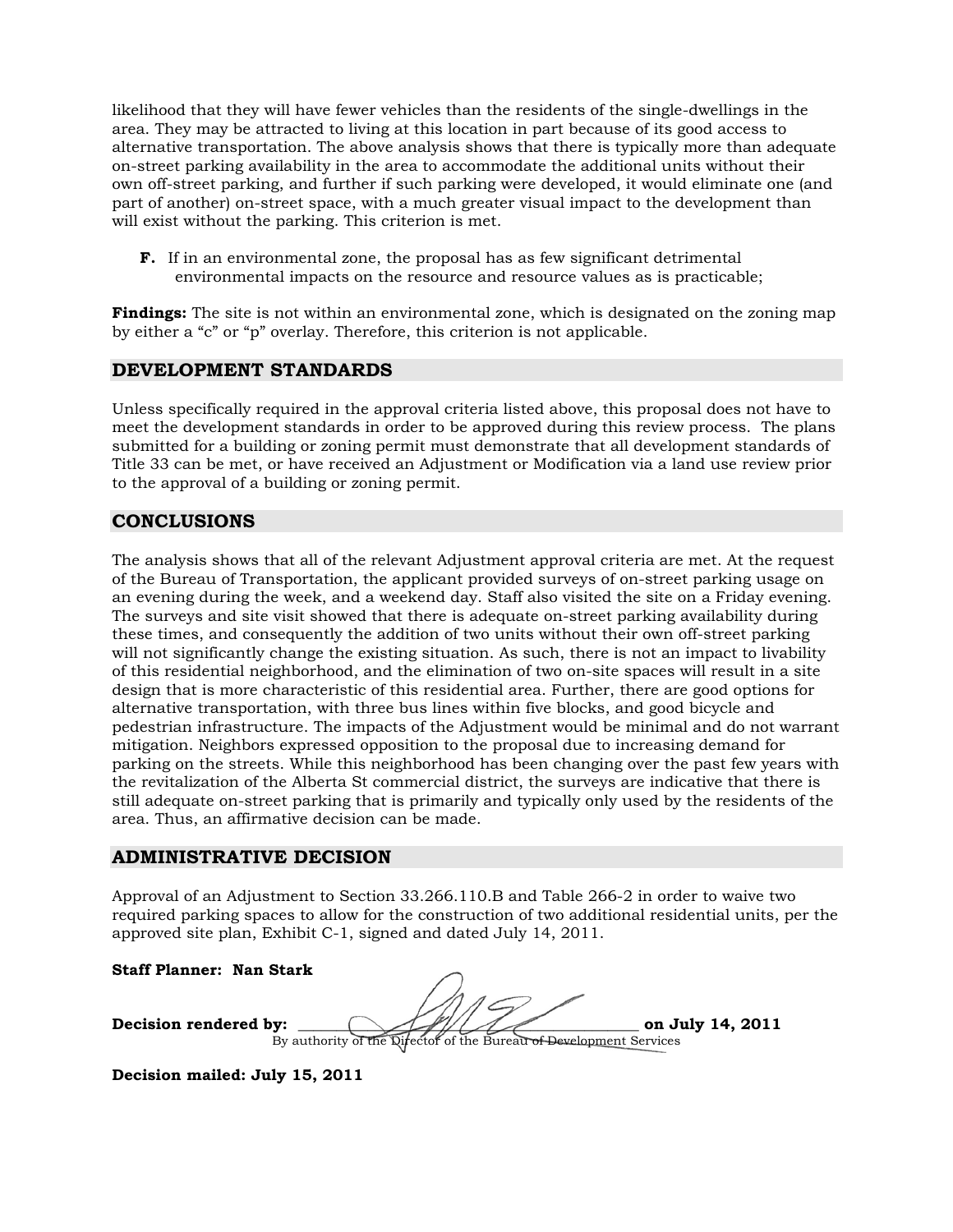**About this Decision.** This land use decision is **not a permit** for development. Permits may be required prior to any work. Contact the Development Services Center at 503-823-7310 for information about permits.

**Procedural Information.** The application for this land use review was submitted on May 27, 2011, and was determined to be complete on **June 10, 2011**.

*Zoning Code Section 33.700.080* states that Land Use Review applications are reviewed under the regulations in effect at the time the application was submitted, provided that the application is complete at the time of submittal, or complete within 180 days. Therefore this application was reviewed against the Zoning Code in effect on May 27, 2011.

*ORS 227.178* states the City must issue a final decision on Land Use Review applications within 120-days of the application being deemed complete. The 120-day review period may be waived or extended at the request of the applicant. In this case, the applicant did not waive or extend the 120-day review period. Unless further extended by the applicant, **the 120 days will expire on: October 8, 2011.**

#### **Some of the information contained in this report was provided by the applicant.**

As required by Section 33.800.060 of the Portland Zoning Code, the burden of proof is on the applicant to show that the approval criteria are met. The Bureau of Development Services has independently reviewed the information submitted by the applicant and has included this information only where the Bureau of Development Services has determined the information satisfactorily demonstrates compliance with the applicable approval criteria. This report is the decision of the Bureau of Development Services with input from other City and public agencies.

**Conditions of Approval.** If approved, this project may be subject to a number of specific conditions, listed above. Compliance with the applicable conditions of approval must be documented in all related permit applications. Plans and drawings submitted during the permitting process must illustrate how applicable conditions of approval are met. Any project elements that are specifically required by conditions of approval must be shown on the plans, and labeled as such.

These conditions of approval run with the land, unless modified by future land use reviews. As used in the conditions, the term "applicant" includes the applicant for this land use review, any person undertaking development pursuant to this land use review, the proprietor of the use or development approved by this land use review, and the current owner and future owners of the property subject to this land use review.

**Appealing this decision.** This decision may be appealed to the Adjustment Committee, which will hold a public hearing. Appeals must be filed **by 4:30 PM on July 29, 2011** at 1900 SW Fourth Ave. Appeals can be filed Tuesday through Friday on the first floor of the Development Services Center until 3 p.m. After 3 p.m. and Mondays, appeals must be submitted to the receptionist at the front desk on the fifth floor. **An appeal fee of \$250 will be charged**. The appeal fee will be refunded if the appellant prevails. There is no fee for ONI recognized organizations appealing a land use decision for property within the organization's boundaries. The vote to appeal must be in accordance with the organization's bylaws. Assistance in filing the appeal and information on fee waivers is available from BDS in the Development Services Center. Please see the appeal form for additional information.

The file and all evidence on this case are available for your review by appointment only. Please call the Request Line at our office, 1900 SW Fourth Avenue, Suite 5000, phone 503-823-7617, to schedule an appointment. I can provide some information over the phone. Copies of all information in the file can be obtained for a fee equal to the cost of services. Additional information about the City of Portland, city bureaus, and a digital copy of the Portland Zoning Code is available on the internet at [www.portlandonline.com](http://www.ci.portland.or.us/).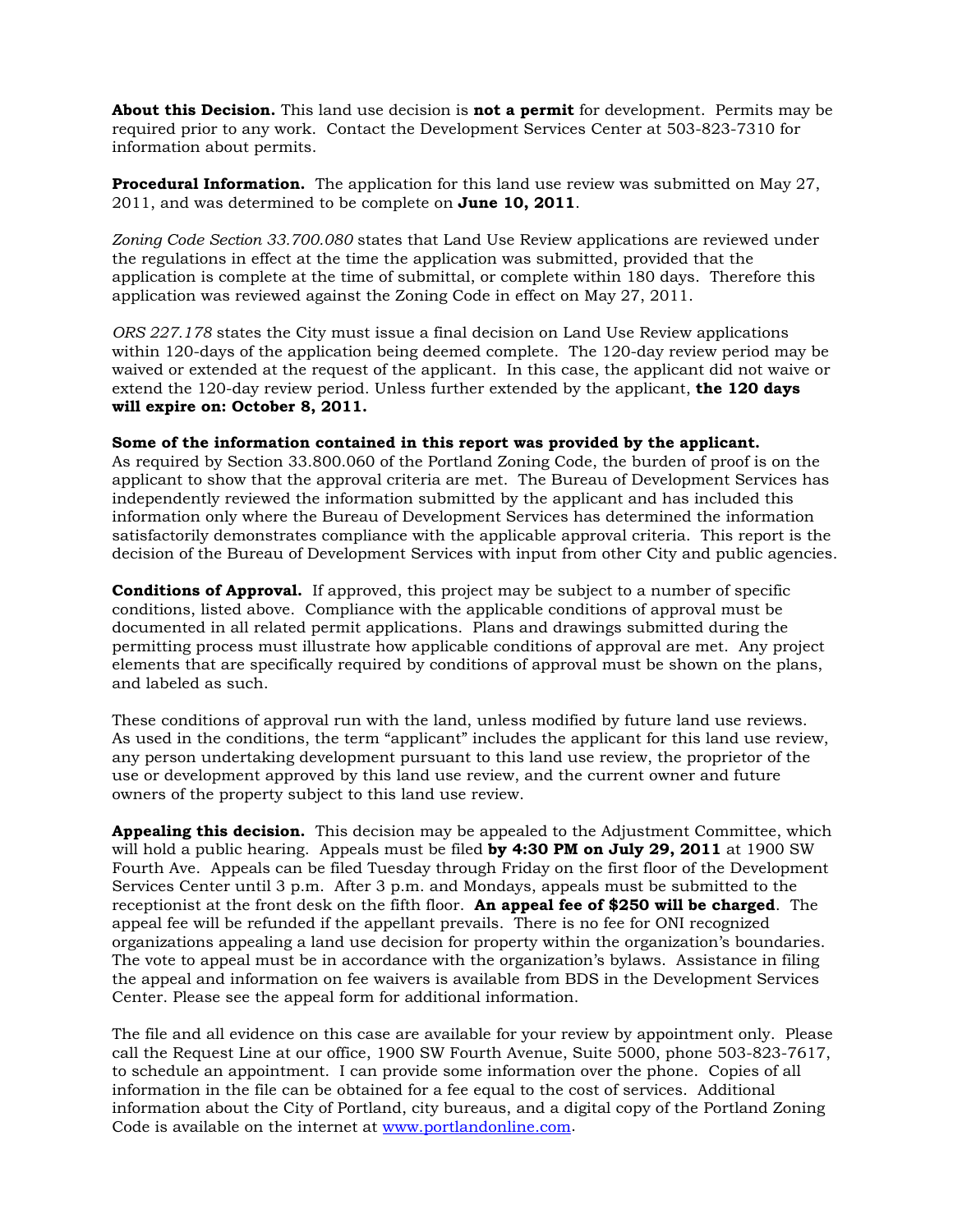**Attending the hearing.** If this decision is appealed, a hearing will be scheduled, and you will be notified of the date and time of the hearing. The decision of the Adjustment Committee is final; any further appeal must be made to the Oregon Land Use Board of Appeals (LUBA) within 21 days of the date of mailing the decision, pursuant to ORS 197.620 and 197.830. Contact LUBA at 550 Capitol St. NE, Suite 235, Salem, Oregon 97301, or phone 1-503-373-1265 for further information.

Failure to raise an issue by the close of the record at or following the final hearing on this case, in person or by letter, may preclude an appeal to the Land Use Board of Appeals (LUBA) on that issue. Also, if you do not raise an issue with enough specificity to give the Adjustment Committee an opportunity to respond to it, that also may preclude an appeal to LUBA on that issue.

#### **Recording the final decision.**

If this Land Use Review is approved the final decision must be recorded with the Multnomah County Recorder. A few days prior to the last day to appeal, the City will mail instructions to the applicant for recording the documents associated with their final land use decision.

- *Unless appealed,* The final decision may be recorded on or after **August 1, 2011.**
- A building or zoning permit will be issued only after the final decision is recorded.

The applicant, builder, or a representative may record the final decision as follows:

- By Mail: Send the two recording sheets (sent in separate mailing) and the final Land Use Review decision with a check made payable to the Multnomah County Recorder to: Multnomah County Recorder, P.O. Box 5007, Portland OR 97208. The recording fee is identified on the recording sheet. Please include a self-addressed, stamped envelope.
- In Person: Bring the two recording sheets (sent in separate mailing) and the final Land Use Review decision with a check made payable to the Multnomah County Recorder to the County Recorder's office located at 501 SE Hawthorne Boulevard, #158, Portland OR 97214. The recording fee is identified on the recording sheet.

For further information on recording, please call the County Recorder at 503-988-3034 For further information on your recording documents please call the Bureau of Development Services Land Use Services Division at 503-823-0625.

**Expiration of this approval.** An approval expires three years from the date the final decision is rendered unless a building permit has been issued, or the approved activity has begun.

Where a site has received approval for multiple developments, and a building permit is not issued for all of the approved development within three years of the date of the final decision, a new land use review will be required before a permit will be issued for the remaining development, subject to the Zoning Code in effect at that time.

**Applying for your permits.** A building permit, occupancy permit, or development permit may be required before carrying out an approved project. At the time they apply for a permit, permittees must demonstrate compliance with:

- All conditions imposed herein;
- All applicable development standards, unless specifically exempted as part of this land use review;
- All requirements of the building code; and
- All provisions of the Municipal Code of the City of Portland, and all other applicable ordinances, provisions and regulations of the City.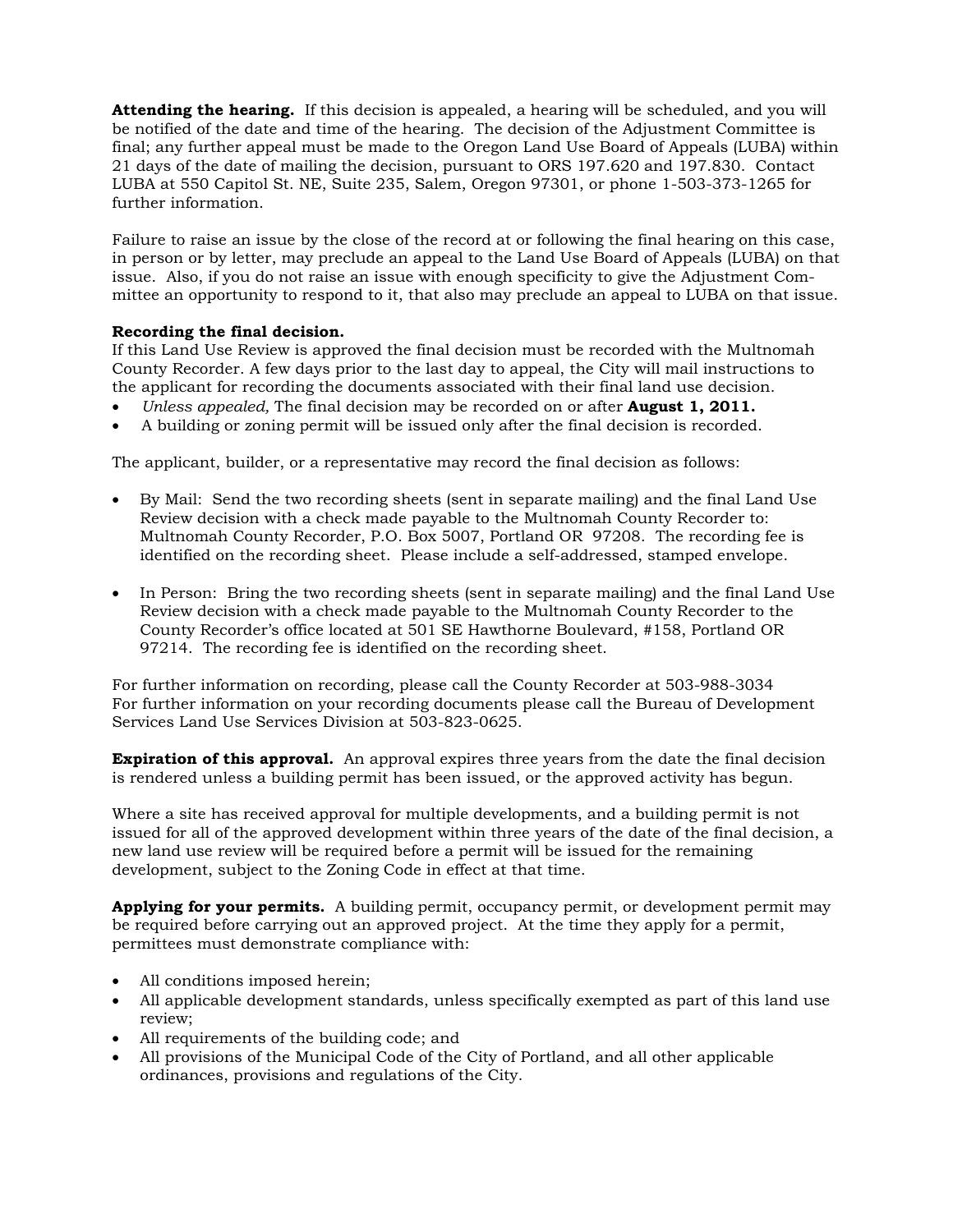#### **EXHIBITS**  NOT ATTACHED UNLESS INDICATED

- A. 1. Applicant's Statement
	- 2. Applicant's survey of on-street parking demand
- B. Zoning Map (attached)
- C. Plans/Drawings:
	- 1. Site Plan (attached)
	- 2. North elevation drawing
	- 3. West elevation drawing
- D. Notification information:
	- 1. Mailing list
	- 2. Mailed notice
- E. Agency Responses:
	- 1. Bureau of Environmental Services
	- 2. Bureau of Transportation Engineering and Development Review
	- 3. Water Bureau
	- 4. Fire Bureau
	- 5. Site Development Review Section of BDS
	- 6. Bureau of Parks, Forestry Division
- F. Correspondence:
	- 1. J and C Griffin, T and K Lowther, July 5, 2011, opposed
	- 2. C. Davidshofer, July 6, 2011, opposed
	- 3. G. Bruender, CNA Land Use co-chair, neutral
- G. Other:
	- 1. Original LU Application
	- 2. Email correspondence, Stark/A. Paul (staff/applicant), June 10, 2011

**The Bureau of Development Services is committed to providing equal access to information and hearings. Please notify us no less than five business days prior to the event if you need special accommodations. Call 503-823-7300 (TTY 503-823-6868).**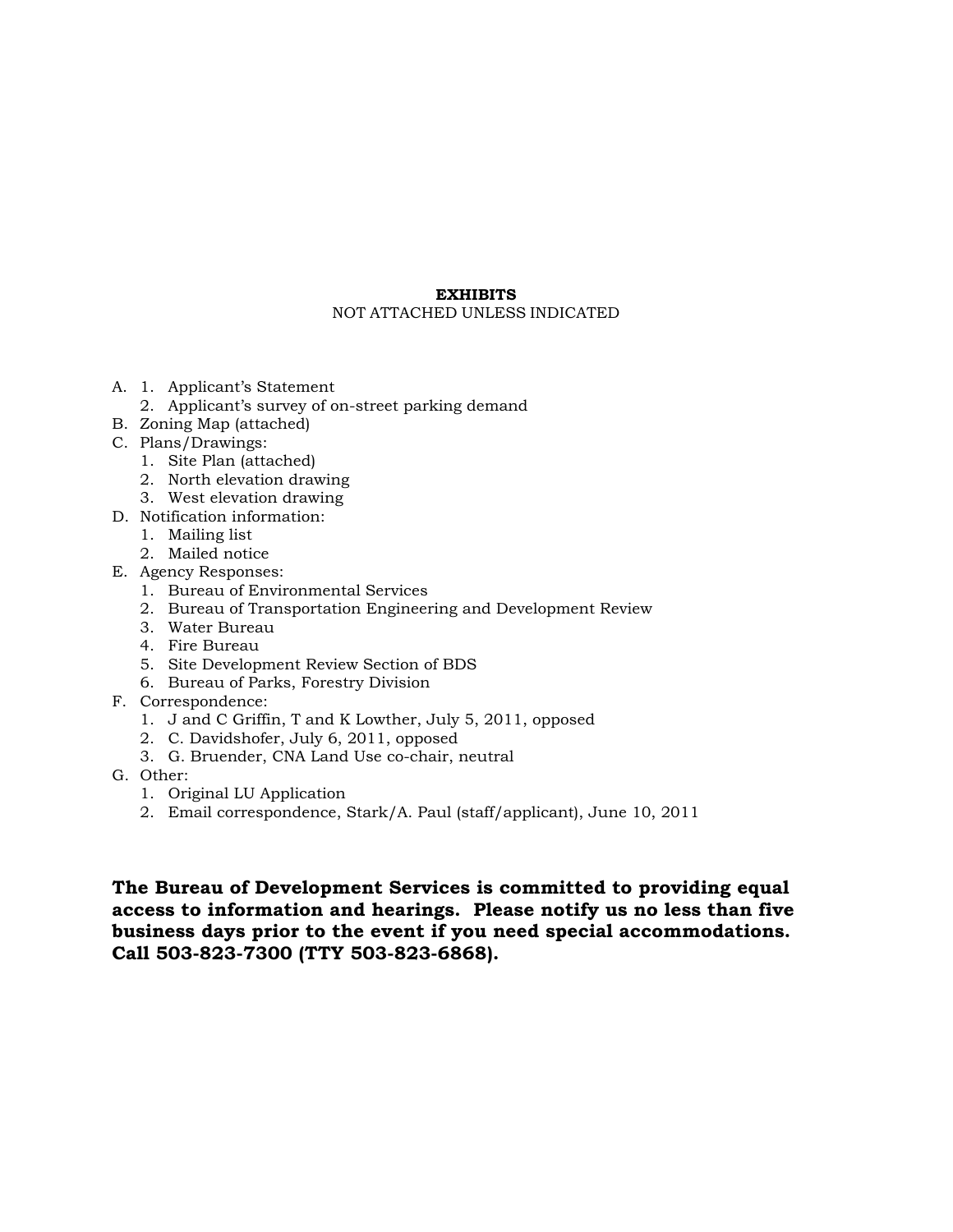